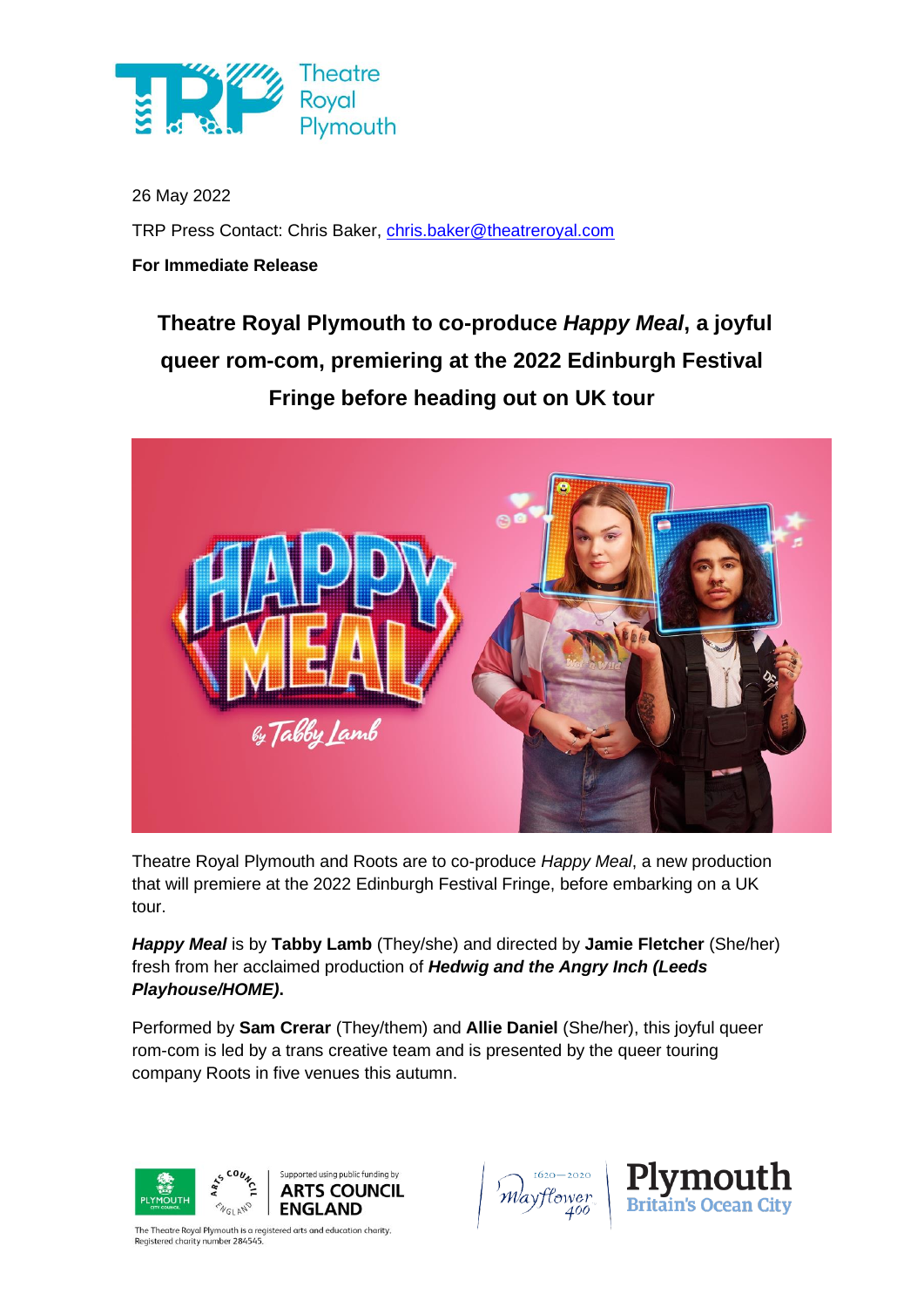

*Join us for an online show IRL. Travel back to the quaint days of dial up and MSN, where you'll follow two strangers their journeys to become who they always were.*

*A funny, moving and nostalgic story of transition.*

*From teen to adult,*

*From MySpace to TikTok,*

*From cis to trans.*

Following its premiere at the Edinburgh Festival Fringe **Traverse Theatre** (August 4- 28), *Happy Meal* tours to **York Theatre Royal** (August 31-September 3), **Theatre Royal Plymouth** (September 7-10), **Oxford Playhouse** (September 13-17) and **Belgrade Theatre Coventry** (September 21-24).

**Tabby Lamb** (She/her), writer, said: *"I started writing Happy Meal during lockdown, when trans people were more often than not isolating alone or in unsupportive environments. This is a play about trans people by trans people and for trans people a celebration of everything that makes us powerful!"*

**Steven Atkinson** (He/him), Producer for Roots, said: "*As the Edinburgh Fringe and theatre is returning to live performance, we think it's the perfect time to celebrate trans lives with Tabby's hopeful new play about how the internet and the real world can be a joyful queer space that accepts the rights and freedoms for all people to be who they are. For Roots to be staging our first show in co-production with Theatre Royal Plymouth, in association with ETT and Oxford Playhouse, shows such positive action from leaders within the theatre industry to platform trans artists and promote inclusive queer stories."*

**James Mackenzie-Blackman** (He/him), Chief Executive of Theatre Royal Plymouth, said: *"I'm delighted that Happy Meal will be made with TRP. We're at an important moment of change. I'm committed to opening our programme to include more voices, more perspectives and more theatre that connects to more people in our city and region. Tabby is an extraordinary artist and we're delighted to be producing her play with Roots in Edinburgh, on tour and here in Plymouth."*

Tickets for *Happy Meal* at Theatre Royal Plymouth will go on sale soon.

# **ENDS**

**[Images can be downloaded by clicking here.](https://flic.kr/s/aHBqjzRxF8)**

Age guidance 12+

For further information please contact the Media and Communications team on [public.relations@theatreroyal.com](mailto:public.relations@theatreroyal.com) / 01752 230439



'Mayflower



The Theatre Royal Plymouth is a registered arts and education charity. egistered charity number 284545!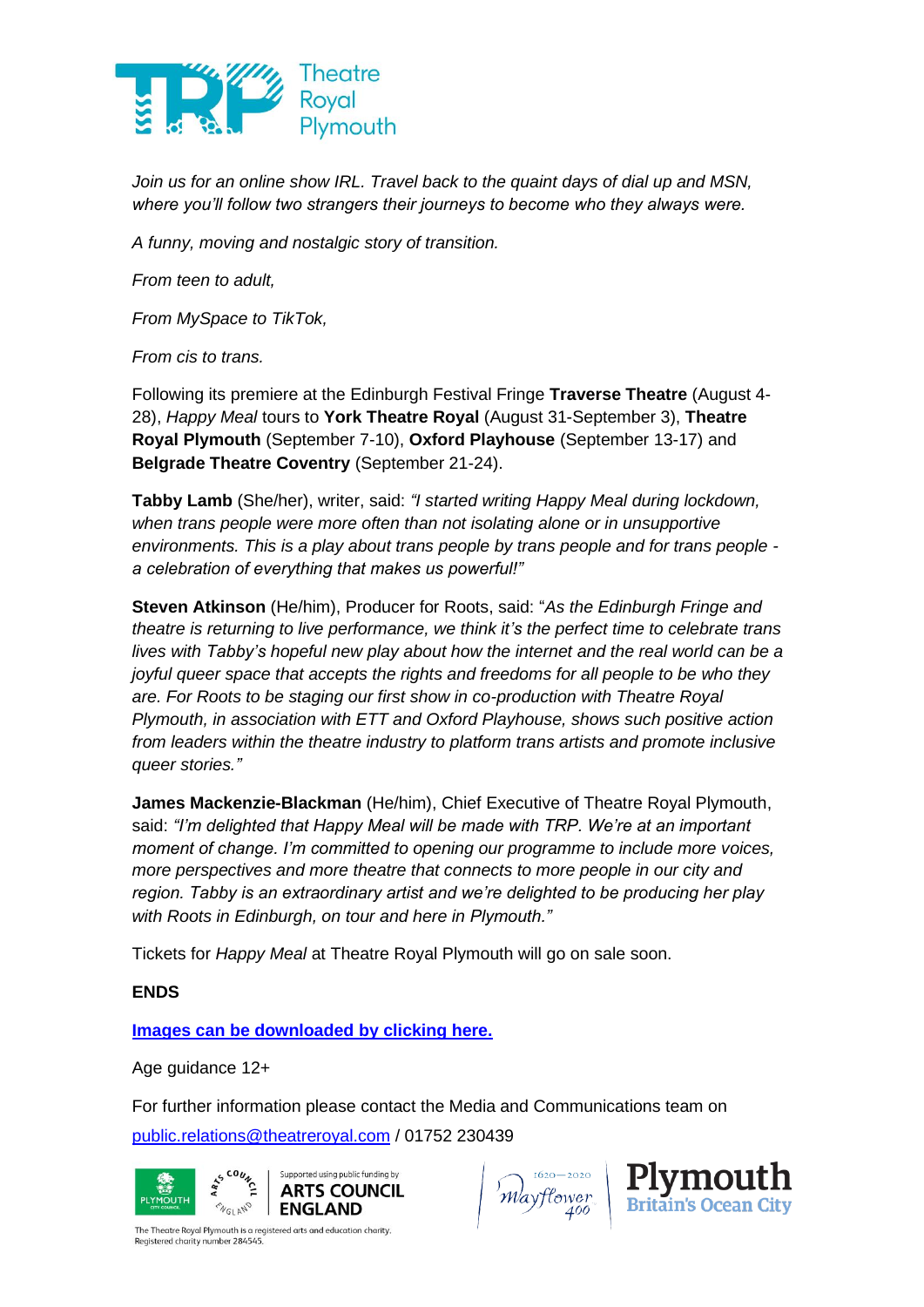

# **NOTES TO EDITORS**

**Roots** is a queer Yorkshire touring theatre company that creates new productions through ambitious collaborations between citizens and artists. Based in Tadcaster and resident at York Theatre Royal, *Happy Meal* is Roots' first production from its slate of projects in development with queer artists.

# **About Theatre Royal Plymouth**

Theatre Royal Plymouth is a registered charity providing art, education and community engagement throughout Plymouth and the wider region. We engage and inspire many communities through performing arts and we aim to touch the lives and interests of people from all backgrounds. We do this by creating and presenting a breadth of shows on a range of scales, with our extensive creative engagement programmes, by embracing the vitality of new talent and supporting emerging and established artists, and by collaborating with a range of partners to provide dynamic cultural leadership for the city of Plymouth.

Recent productions and co-productions include *Today I Killed My Very First Bird* (with Voodoo Monkeys), *Sorry, You're Not A Winner* by Samuel Bailey (with Paines Plough), *MUM* by Morgan Lloyd Malcolm (with Francesca Moody Productions and Soho Theatre, in association with Popcorn Group), *NHS The Musical* by Nick Stimson and Jimmy Jewell, *Amsterdam* by Maya Arad Yasur (with Actors Touring Company and Orange Tree Theatre), *I Think We Are Alone* by Sally Abbott (with Frantic Assembly), *The Strange Tale of Charlie Chaplin and Stan Laurel* (with Told By An Idiot), *One Under* by Winsome Pinnock (with Graeae), *The Unreturning* by Anna Jordan (with Frantic Assembly) and *You Stupid Darkness!* by Sam Steiner (with Paines Plough).

Theatre Royal Plymouth specialises in the production of new plays alongside the presentation of a broad range of theatre - including classic and contemporary drama, musicals, opera, ballet and dance. They have three performance spaces – The Lyric, The Drum and The Lab. TRP has a strong track record of presenting and producing international work from companies and artists including Ontroerend Goed, Big In Belgium at the Edinburgh Festival Fringe, Robert Lepage and the late Yukio Ninagawa. In March 2019 TRP unveiled Messenger, the UK's largest lost wax bronze sculpture created by the artist Joseph Hillier.